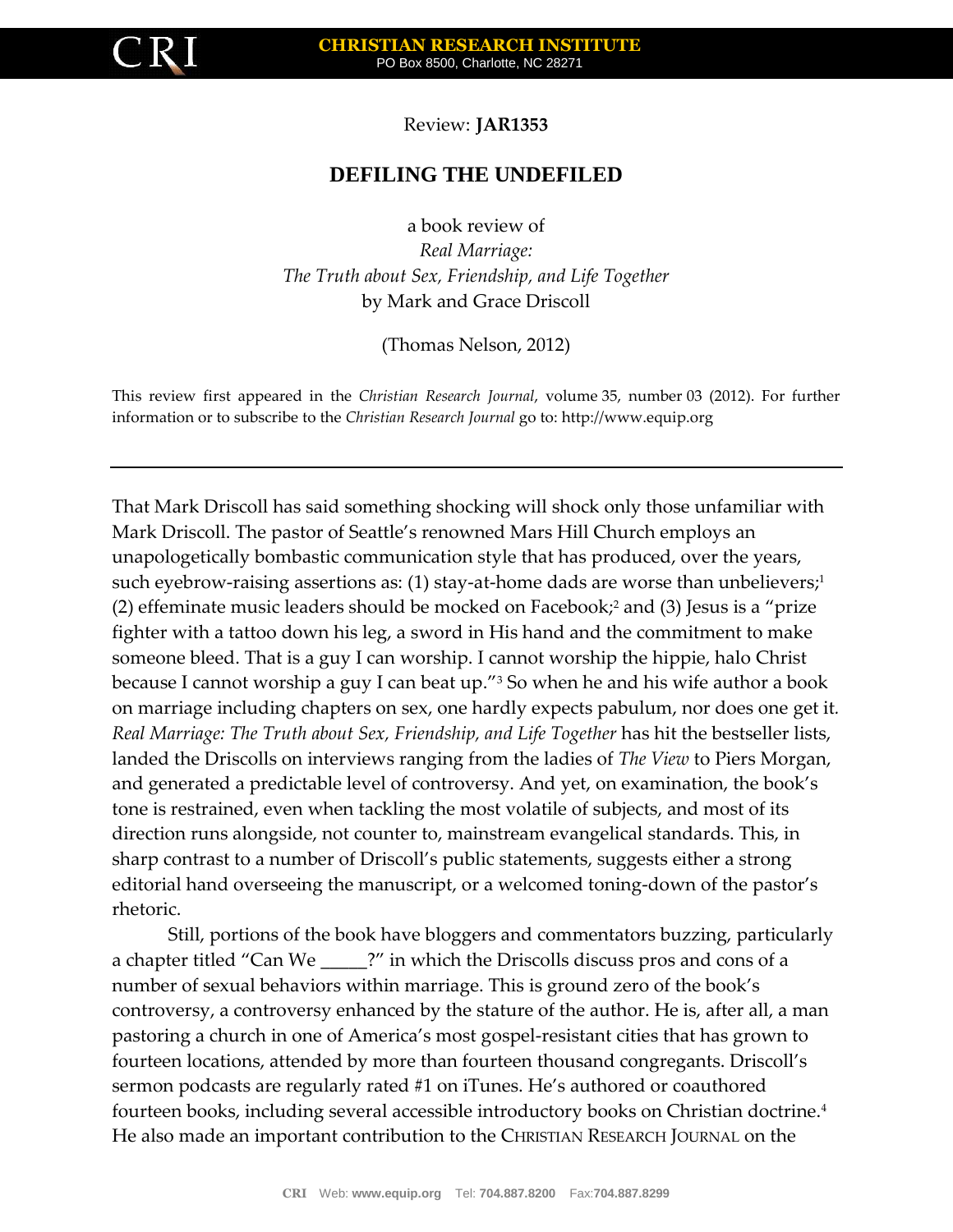subject of the emerging church movement.<sup>5</sup> Considering Driscoll's ccomplishments, international influence, and popularity among Christians, an examination of *Real Marriage's* most notable directives is all the more called for.

In fairness, the work is more about general marital issues than sex. Gender roles and responsibilities, communication, and respect are subjects *Real Marriage* devotes most of its pages to, and the average believer is not likely to find much offense or novelty in Driscoll's teaching on these matters. Chapter 10 changes all that, charging into bold questions about permissible versus forbidden sexual acts between husband and wife, questions legitimately raised but answered with explanations many will take issue with.

"Can We \_\_\_\_\_\_?" opens with the understatement that "the world has changed" and that "almost every married couple has a list of questions regarding what they can and cannot do,"<sup>6</sup> then formulates those questions by addressing masturbation, oral sex, anal sex, menstrual sex, role-playing, sex toys, birth control, and cosmetic surgery. Each subject is run through a three-part filter to help the reader assess the rightness or wrongness of it—*Is it lawful? Is it helpful? Is it enslaving*?—with answers offered by Driscoll in hopes of either encouraging, condemning, or allowing individual conscience to decide. It's a useful but limited tool, drawn from Paul's statement, "All things are lawful to me, but not all things are expedient. All things are lawful for me, but I will not be brought under the power of any" (1 Cor. 6:12, ASV). And it's in Driscoll's answers, not the questions he raises, that controversy really begins, especially regarding sex toys, role playing, cyber-sex, anal sex, and masturbation.

Regarding sex toys (objects or devices used to enhance sexual pleasure) Driscoll begins with an affirmative: "Sex toys can be beneficial to a marriage. They can heighten the pleasure for one or both partners."<sup>7</sup> He then offers a list of reasons why using such devices can be detrimental to a couple: the practice may develop into a solo, selfpleasuring habit; the "toy" may distract one partner's interest from the other; it may be employed too often at the expense of normal relations; the product is usually marketed through pornographic/adult oriented business, so purchases should be approached with caution.<sup>8</sup> In light of these legitimate concerns, offered by Driscoll himself, one wonders how he came to his initial conclusion that such objects can *ever* play a helpful role in the marriage bed.

His rationale for role-playing (partners pretending to be someone else while sexually engaging) follows a similar pattern. The Driscolls define it as "when one or both spouses assume roles to act out in character as part of their flirtation and lovemaking. For some couples, this includes not only essentially functioning like an actor or actress playing a role, but also dressing up to heighten the sense of fantasy."<sup>9</sup>

As with sex toys, Driscoll begins with commendation, noting that "role playing could be helpful to some, though not all, couples. Some couples with a good imagination find it fun. For example, a couple we know has a background in theater, and this is the kind of thing they find mutually fun. If one or both spouses are shy but want to be adventurous, this kind of fun play can help. With the desire to stay faithful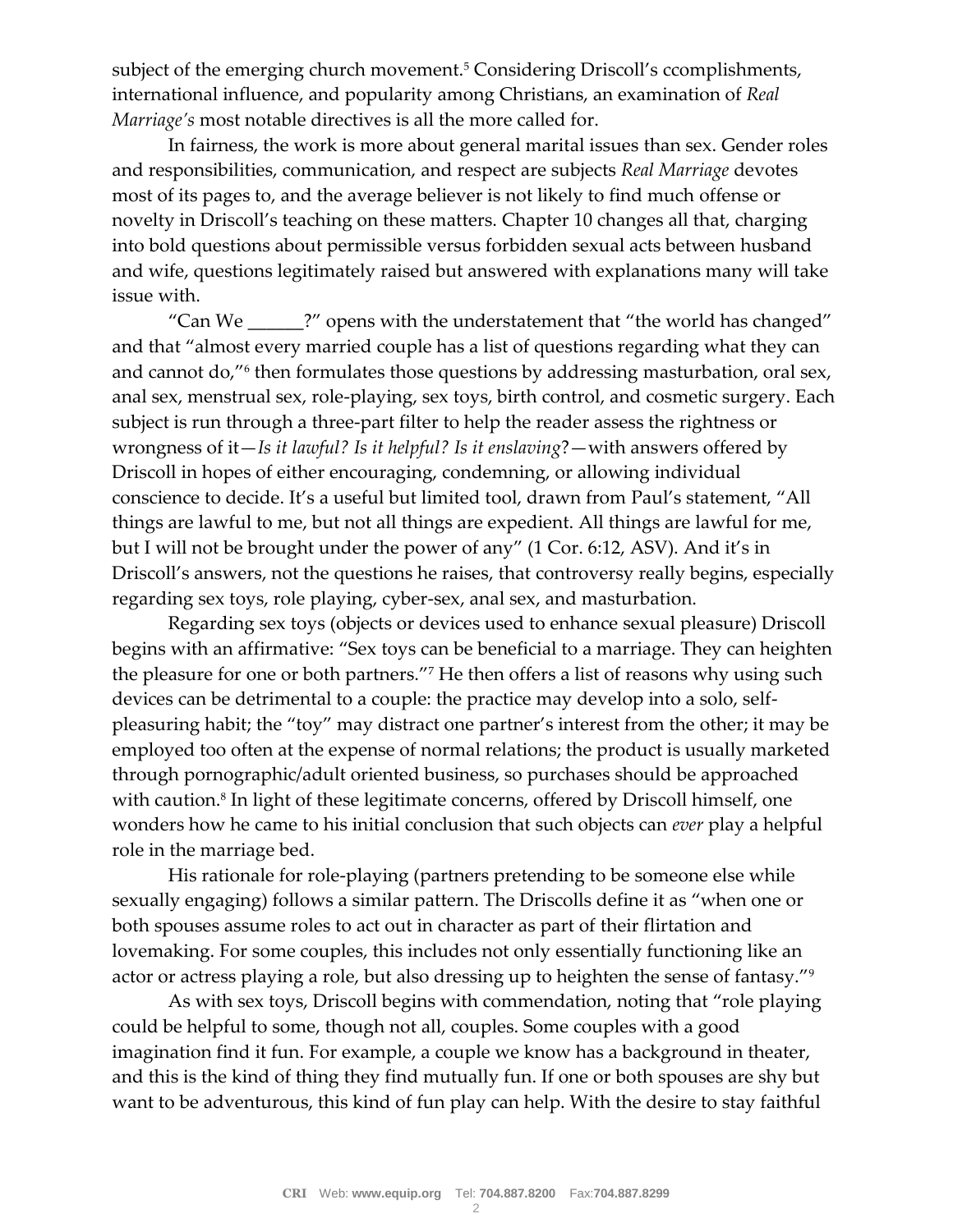to each other for the entirety of their lives, admittedly things can get sexually predictable, and this kind of play can keep things interesting for a couple."<sup>10</sup>

Aside from wondering how conversations with other couples regarding their private sexual practices could come so naturally, the reader's also left pondering the virtue of donning a costume when wooing a spouse. Just when it seems the author is giving carte blanche to some pretty exotic practices, he steps in with cautionary statements, warning that role playing can be unhealthy if "you are fantasizing about anyone else during the role playing," or if a partner "disassociates" during the interaction because of past sexual sins, or if the role playing is practiced too frequently at the expense of normal relations and thus is enslaving them.<sup>11</sup> As with the use of sex toys, a reader is left asking how role playing can ever be helpful when the objections to it, raised again by the author, seem so compelling. The very mention of cyber-sex in a Christian book underscores the Driscolls' assertion that we're living in new times, indeed. *Real Marriage* defines it as "when a couple communicates sexually through technology, including phone, photo, video, e-mail, chat and video conferencing."<sup>12</sup> To their credit, when addressing this, the Driscolls draw unambiguous lines about any form of sexual expression apart from marriage; indeed, clarity regarding the Bible's prohibitions against adultery, homosexuality, pornography, incest, rape/coercion, prostitution, and fornication is found throughout the book, and in a time when some Christian authors are reluctant to take a stand on these issues, the Driscolls' comments are appreciated.

Cybersex, then, is out of the question between unmarried people but "cybersex with one's spouse is permissible."<sup>13</sup> Explaining why it may be "beneficial" to a marriage, Driscoll notes that "it allows couples to be intimate throughout the course of a day when they are separated because of such things as work, or to continue some semblance of a sex life when they cannot be physically together."<sup>14</sup> While cautioning against allowing shared electronic images to become public, or against the possible stumbling of someone who's "sinned" in this area in the past, the practice is given a relatively clean bill of health.

The book also deems anal sex permissible because of the enjoyment some women and men find in it (though warnings are rightfully given regarding associated health risks),<sup>15</sup> and masturbation in the spouse's presence is commended as both a sensation heightener and a form of instructing your partner on how better to please you.<sup>16</sup> Caution is provided regarding both, and the authors note that many couples can't practice them in good faith without becoming enslaved by them. Thus conscience violation over, or addiction to, the behaviors is seen as the problem, but not the behaviors themselves.

At this point a discerning reader is likely to experience queasiness, objecting viscerally to the Driscolls' observations, but perhaps uncertain if the objection comes from prudishness or genuine concerns. There are, after all, no Bible verses answering *Thou Shalt Not* to the practices named so far, both for obvious reasons (cybersex didn't exist when Scripture was written) and less obvious ones. But objections to them arise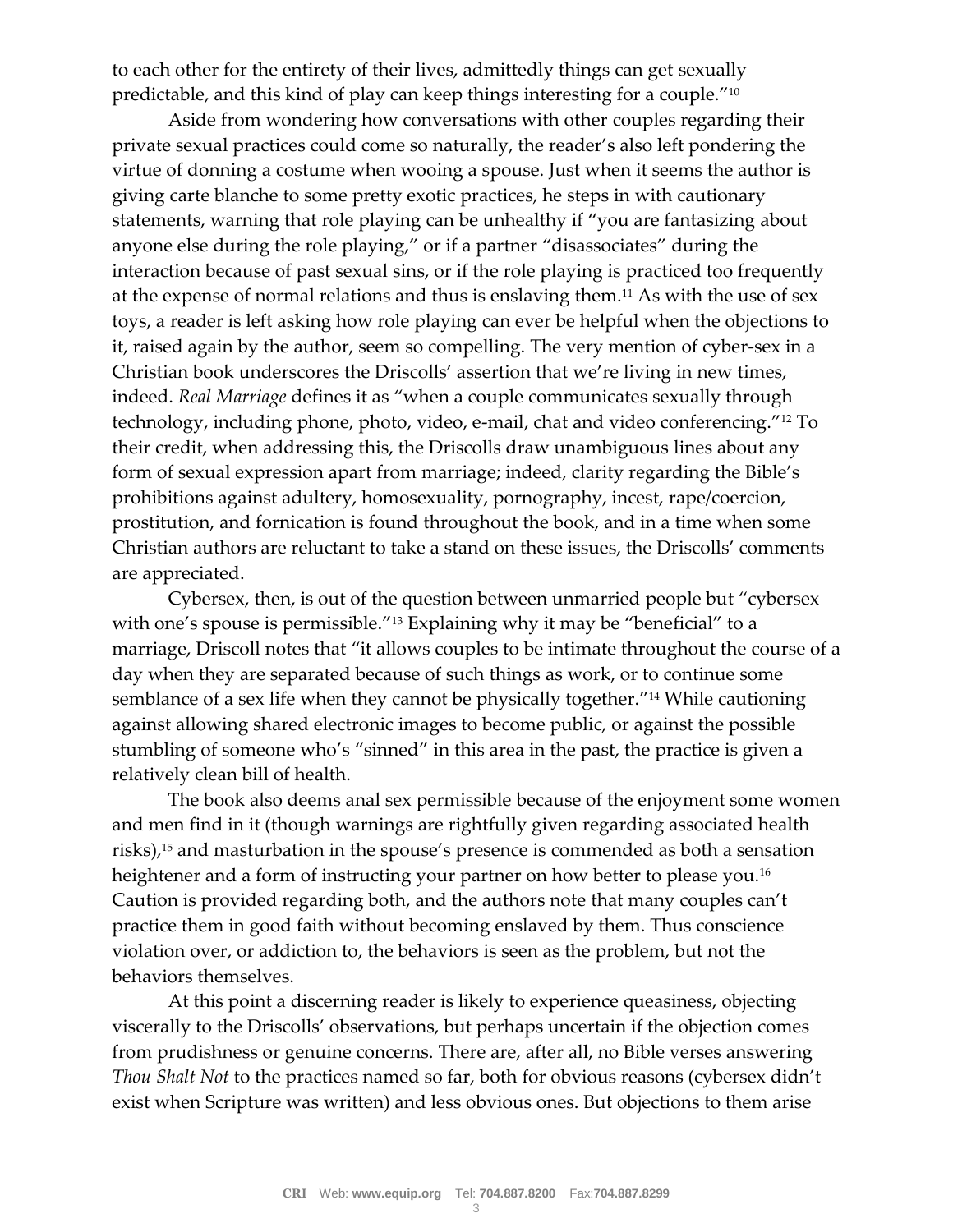less from prohibitions and more from the biblical concept of marital intimacy; specifically, the concept of marital union as an ordained physical expression of God's relationship to His people. And when *Real Marriage* is read in light of this, it falls short.

Indeed, though scriptural insofar as it goes, the *Is it lawful/helpful/enslaving?* grid Driscoll runs these actions through to legitimize or negate them does not ask the most fundamental question: *Is it in harmony with what marriage is about?* Matthew Lee Anderson of *Mere Orthodoxy* commented on this shortcoming by noting: "The problem is that liberty for the Christian doesn't simply mean doing whatever comes to mind in the bedroom provided both folks agree to it. It needs an order—a specific theological category."<sup>17</sup> Here Denny Burke, associate professor of biblical studies at Boyce College, is more succinct: "Paul's question is not 'Is it lawful?' but 'Does it glorify God with my body?'"<sup>18</sup> And Mike Leake of SBC Voices adds: "I do not see this book as really applying the gospel. Marriage as a picture of the gospel seems to take a back seat to pleasurable sex."<sup>19</sup>

Since Paul declared that we're to glorify God in our bodies (1 Cor. 6:20) and that marriage is an expression of Christ's relation to His church (Eph. 5:32), and since the concept of marital oneness representing God's union with His people runs throughout Scripture (Isa. 54:5; Jer. 3:8; Rev. 19:7; 21:2), the inescapable conclusion—and, in fact, the context and standard by which marital practices should be regarded—is that sexual union within marriage should glorify God by accurately representing His union with His own. Here Burke's critique of *Real Marriage* is apt: "The deepest meaning of marriage and indeed of the sexual union is to signify another marriage—Christ's marriage to His church. In Ephesians 5 we learn that every marriage from Adam and Eve until now exists ultimately to give an enacted parable of Christ's covenant love for His bride. *All the other purposes for the sexual union are subordinate to the ultimate end of glorifying God*" (emphasis added).<sup>20</sup>

Revisiting what Driscoll allows with this understanding, we see God's relation to His people is in spirit and truth (John 4:24), precluding role-playing and fantasy. Glorification of God surely includes fidelity to created intent. The unifying fit of male and female genitalia are glaringly obvious, and digital or oral stimulation of the genitals, provided both parties are comfortable with and desirous of the practices, seems a legitimate and loving form of reciprocity. Conversely, the rectum, whose intended excretory function is likewise obvious, can hardly be viewed as a receptacle of life-giving seed. And since intimacy with Him trumps intensity of experience in importance (Deut. 6:5; John 15:4; Phil. 3:10), the fact a behavior delivers high pleasure cannot of itself legitimize the behavior. One wonders, then, how sex toys or masturbation fit the concept of sacred union, since both enhance the individual's pleasure apart from unity with the other. Here the priorities of *Real Marriage* seem the most askew, because the quality of the union meant to represent Christ and His church should be judged by the oneness experienced by both, not just the pleasure. The fact that something delivers high impact is of little importance if it does not also bring a couple genuinely closer.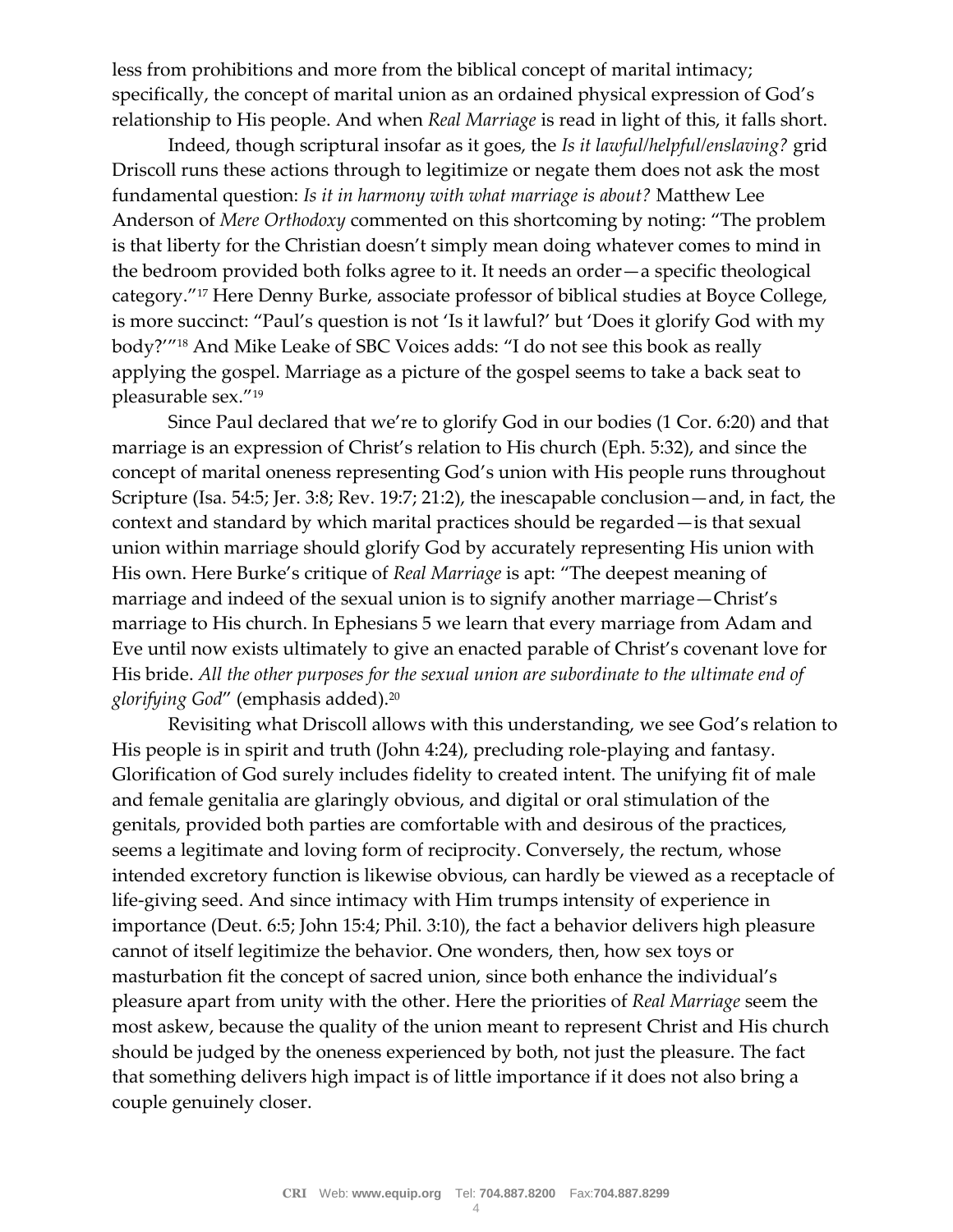But when true intimacy is expressed and celebrated, no gadgets or fantasies involved, then the physical, emotional, and spiritual come together joyously in what is a foretaste of the final consummation, when we see Him face to face and bride and Bridegroom are finally and eternally united. Peter Dray of the Universities and Colleges Christian Fellowship alludes to this when he refers to sex between man and woman as a "parable," explaining that "the more that we experience sex as it was designed to be experienced, the more we understand what God is like and how He wants to relate to us. God wants us to enjoy sex within marriage—because it's such a powerful illustration of what He's like and how He wants to relate to us."<sup>21</sup>

The God who created marriage as surely as He created humanity is not anti-sex. He is, in fact, its author and prime champion, having established it from the beginning and provided guidance for its maximum benefit and, yes, its enjoyment. "Marriage," the author of Hebrews tells, "is honorable in all things, and the bed undefiled" (Heb. 13:4). We commend any effort to strengthen what God has called *good*, but, in so doing, let what is undefiled remain undefiled.

**Joe Dallas** is the program director of Genesis Counseling in Tustin, California, a Christian counseling service to men dealing with sexual addiction, homosexuality, and other sexual/relational problems. He is a member of the American Association of Christian Counselors and is the author of five books on human sexuality, including *Desires in Conflict* (Harvest House, 1991) and *A Strong Delusion* (Harvest House, 1996).

## **NOTES**

- 1 Video from Mars Hill Church, "Husbands as Stay at Home Dads," October 2, 2008, http://www.youtube.com/watch?v=1WPVxndUcHQ.
- 2 David Sessions, "Dricoll's Bullying," *Patrol*, July 11, 2011, http://www.patrolmag.com/2011/07/11/david-sessions/driscolls-bullying/.
- 3 Ward Fenley, "Let's Not Forget Mercy," Planet Preterist, January 8, 2007, http://planetpreterist.com/news-5182.html.
- 4 "Pastor Mark Driscoll and Grace Driscoll Official Bio," June 23, 2011, http://assets.marshill.com/files/misc/pages/pastor\_mark\_driscolls\_biography.pdf.
- 5 Mark Driscoll, "Navigating the Emerging Church Highway," *Christian Research Journal* 31, 4 (2008): 10–21.
- 6 Mark and Grace Driscoll, *Real Marriage: The Truth about Sex, Friendship and Life Together* (Nashville: Thomas Nelson Publishing, 2012), 177.
- 7 Ibid., 193.
- 8 Ibid.
- 9 Ibid., 192.
- 10 Ibid.
- 11 Ibid., 192–93.
- 12 Ibid., 200.
- 13 Ibid.